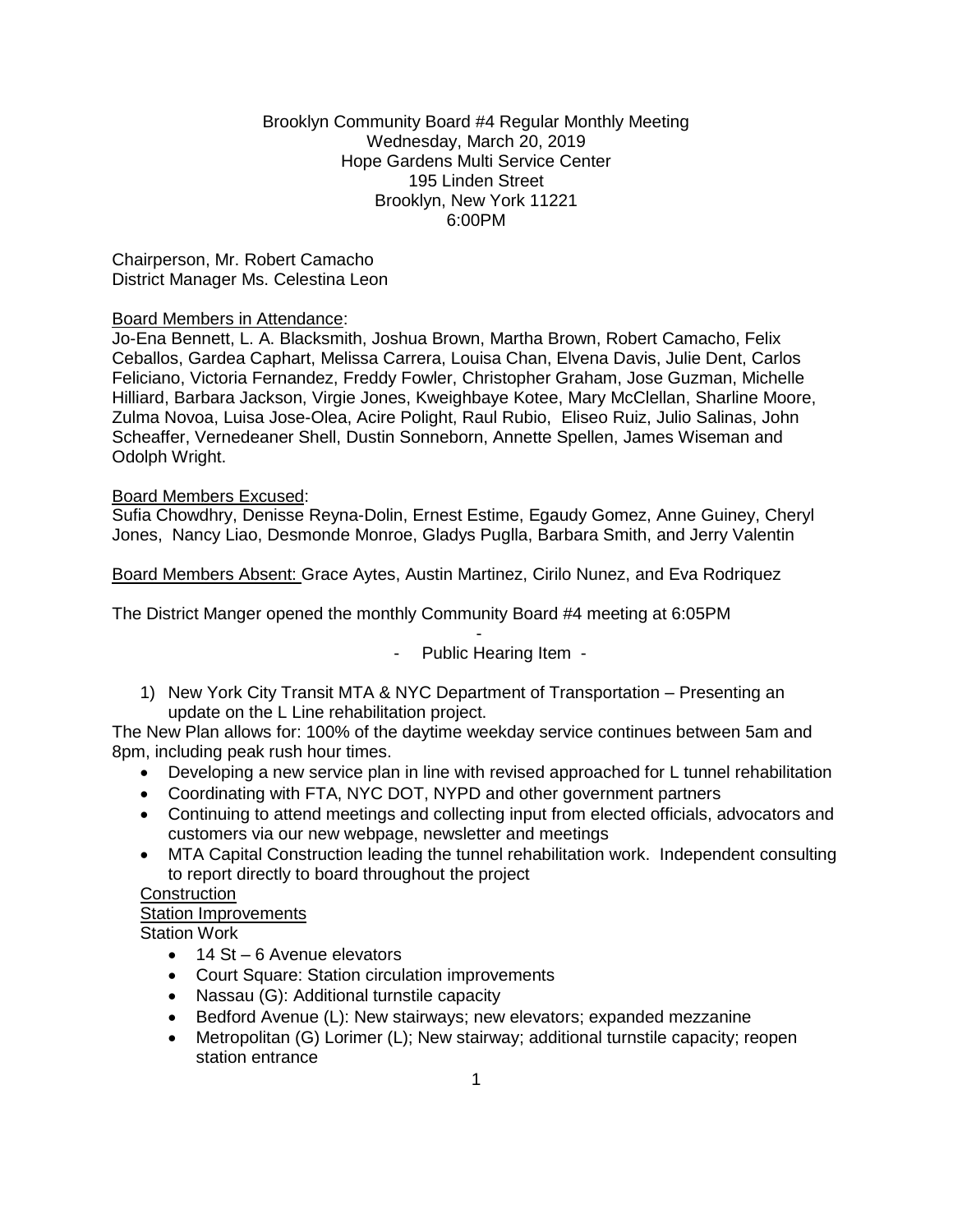- Morgan Station component repair
- DeKalb: Station component repair
- Halsey: Station component repair
- Bushwick: Station component repair
- Broadway Junction; New stairway
- Marcy Avenue: Widened stairway and platform
- Hewes Street: reopened entrance
- Flushing Avenue: Reopened entrance

### L Project scope

Station Improvements Infrastructure upgrades Tunnel rehabilitation

Infrastructure upgrades

1<sup>st</sup> Avenue Station work is on schedule

- Excavation completed at Avenue A
- Wall and floor slab construction started
- Stairs construction started

# **Construction**

Infrastructure upgrades examples

Avenue B substation in Manhattan is on schedules

- Excavation complete, final debris removal ongoing
- Stream and electric lines supported
- Electrical gear constructed and ready for delivery

# Infrastructure upgrades examples

Track renewal underway and on schedule

- Work in tunnels and other locations along the line
- Replacement of rails and ties
- Smoother ride and improved reliability
- New, more efficient third rail

Avenue B Substation in Manhattan is on schedule

- Excavation complete, final debris removal ongoing
- Steam and electric lines supported
- Electrical gear constructed and ready for delivery
- Tunnel rehabilitation
	- New rail, third rail and ties
	- Repaired, replaced and stabilized bench wall
	- New fiber optics system installed to monitor stability
	- New rack cable system
	- Upgraded pumps, new drainage line and repaired fire standards
- Single Tracking Operation with Brooklyn Service Overlay

The L train will be running every 20 minutes between Lorimer and  $8<sup>th</sup>$  Avenue and again, that is because the single track limitation we have a switch between Lorimar and Bedford and then next switch from the Manhattan side is between 3<sup>rd</sup> Avenue and Union Square.

There will be additional M14A service and a new Williamsburg Link bus.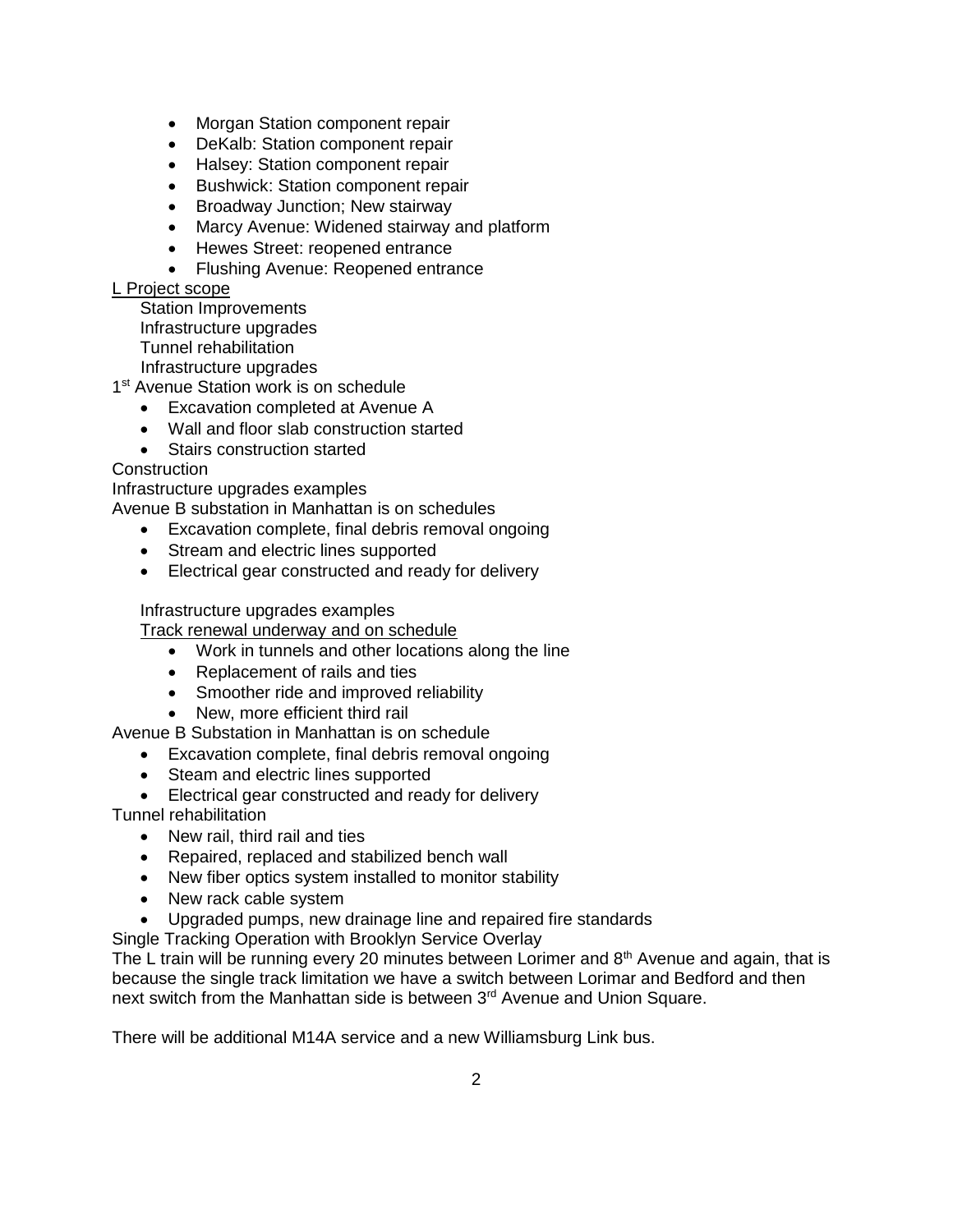Continue capacity improvements: We are reconstruction or re-open more staircases, or adding more turnstiles at several stations: **Completes** Flushing Avenue – J, M Hewes Street – J, M Nassau Avenue – J Court Square – E, G, M, 7 Metropolitan Avenue – Lorimer St – Q, L

Questions were entertained:

Lieutenant Scott Watson – Ladder Company 112 on 582 Knickerbocker Avenue, his captain stopped at the  $83<sup>rd</sup>$  Pct. regarding the chronic problem they are having on Knickerbocker Avenue, mostly during the day, alternate side street parking. They are fearful of putting their cars anywhere near the bike lanes.

It is making it difficult when the fire trucks come out of the station.

Andy Inglesby, NYC Transit: Problem should not occur in the future. The 7 weeks test run ended last weekend.

Martha Brown: Is the elevator that was supposed to be installed at the  $1<sup>st</sup>$  Avenue Station going to be completes?

Answer: The elevator at 1<sup>st</sup> Avenue on the headlines yes, there will be an elevator installed on the north and south side of the street. ON the corner of north 7th and Bedford.

2) Asher Freeman, Legislative Director, Office of Council Member Antonio Reynose – Presenting on proposed land use reform recommendations for the 2019 Charter Revision Commission:

Assemblywomen Maritza Davila: Since the Mayor has been Mayor we have 11 shelters in Bushwick

3) NYC Department of Social Services and CORE Services Group: Presenting on the proposed single adult men's shelter at 97 Wyckoff Avenue

Jackie Bray, the first deputy commissioner of Homeless Services she oversees all of the day to day operations in addition to their plan to expand the available capacity to shelter people experiencing homelessness.

97 Wyckoff Avenue – Two years ago the department of Homeless Services announced a plan called "Turning the Tide on Homelessness" and it was a plan to rally reimagine the shelter system. It had four pillars or five pillars that are really relevant today. The pillar is to help move people who are experiencing homelessness off the streets.

The second is to aggressively prevent homeless when you can prevent people from becoming homeless. The third pillar and really important was to close down a whole lot of facilities and commercial hotels. The fourth pillars was to open 90 high quality new borough based shelters and the fifth pillar was to rehouse our clients and to make sure that we are investing in the right ways to move people from homelessness to stability.

Question were entertained:

People voiced their opinions, most were not for the shelter.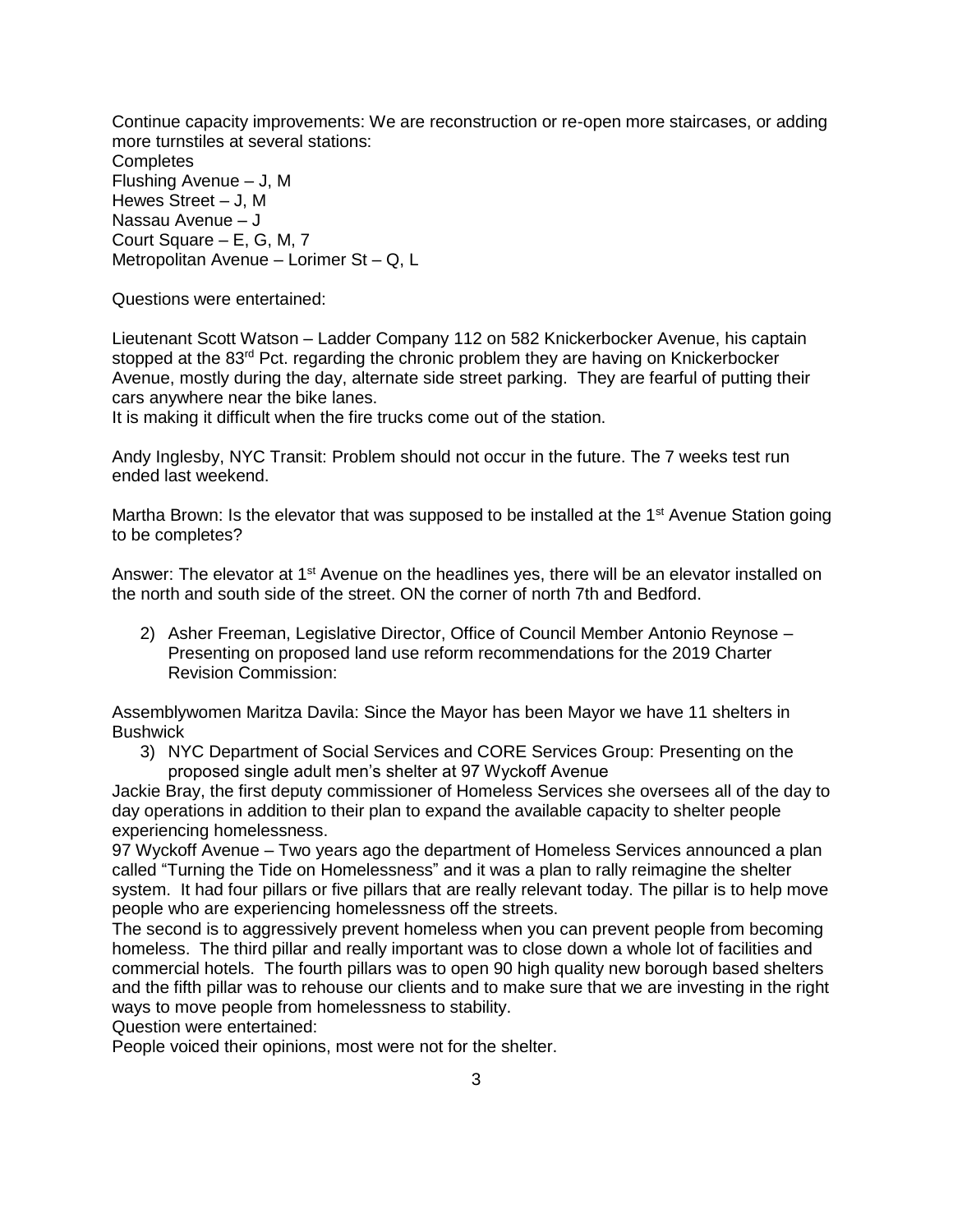The District Manager, Ms. Celestina Leon called the first roll call.

**First Roll Call:**  $-34$  members present this does constitute a quorum.

The acceptance of the agenda was made by Martha Brown and second by Ms. Elvena Davis. The acceptance of last month's minutes was tables.

# **Chairperson's Report:**

.

Mr. Robert Camacho welcomed all to the Community Board #4 Wednesday, March 20, 2019 monthly meeting.

No report. (Informational) The Chairperson went to most of the same meetings that the District Manager went to.

# The Elected Officials and / or their representatives that was present at the meeting.

- 1) Karen Cherry, Representing 54<sup>th</sup> Assembly District, Assembly Member Erik Martin Dilan, 366 Cornelia Street, Brooklyn, NY 11237, 718-386-4576
- 2) Paula Mendez, Representing 53<sup>rd</sup> Assembly District, Assemblywoman Maritza Davila, 249 Wilson Avenue, Brooklyn, NY 11237, 718-443-1205
- 3) Jonathan Pomboza, Representing District Attorney Eric Gonzalez, 350 Jay Street, Brooklyn, NY 11201, 718-250-2340
- 4) Marcus Harris, Representing Brooklyn Borough President Eric Adams, 209 Joralemon Street, Brooklyn, NY 11201, 718-802-3700
- 5) Lorenzo Brea, representing Councilmember Rafael Espinal, 37<sup>th</sup> Council District, 1945 Broadway, Brooklyn, NY 11207, 718-642-8664
- 6) Boris Santos, Representing Senator Julia Salazar, 18th Senatorial District, 1068 Broadway, Brooklyn, NY 11221

Federal, State or City Agencies

- 1) Sergeant Anna Serrano, 83<sup>rd</sup> Precinct N.C.O. (Neighborhood Coordination Officer), 480 Knickerbocker Avenue, Brooklyn, NY 11237
- 2) PO Gomez, 83rd Precinct, 480 Knickerbocker Avenue, 718-574-1697
- 3) Commanding Officer DI Dan Dooley., 83<sup>rd</sup> Precinct, 480 Knickerbocker Avenue, Brooklyn, NY 11237
- 4) Captain Dominquez, 83rd Precinct, 480 Knickerbocker Avenue, Brooklyn, NY
- 5) Luke Griffin, , Bushwick Podcast, 724-484-3493, Website: [WWW.HearBushwick.com](http://www.hearbushwick.com/)
- 6) Raul Rubio, DOHMH, Thrive New York, Mental First Aide Training, 646-988-8639.

# **District Manager's Report**:

The District Manager, Ms. Celestina Leon thanked all in attendance. Happy Women's History month and belated St. Patrick's Day.

She reminded the board members that the board is scheduled to vote on the revised By-Laws in April. She asked all board members to make sure that they have a copy. The deadline to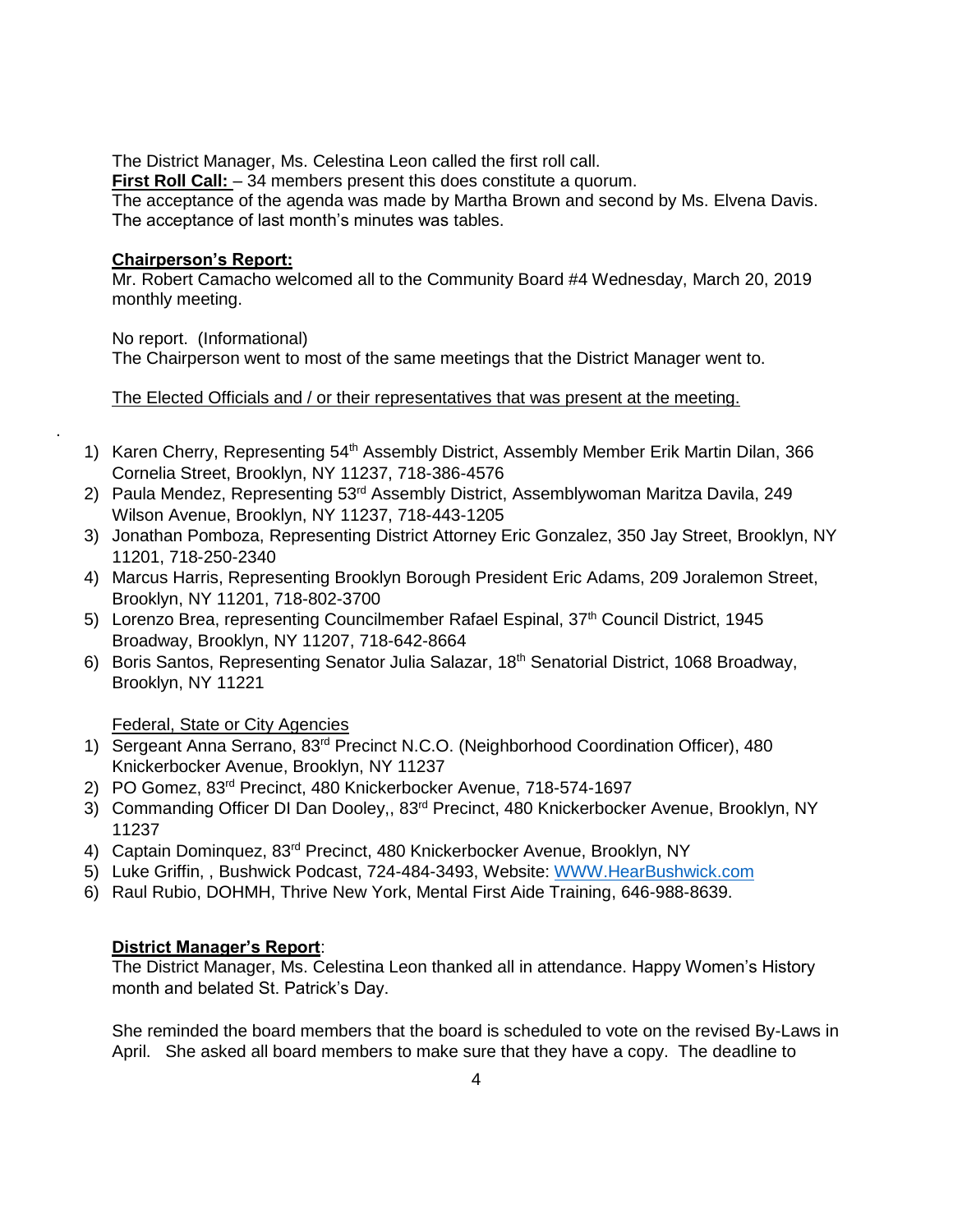provide feedback is April 17, 2019, which is the day of the full board meeting. On May 15<sup>th,</sup> the will also hold the annual election of Executive Officers at the regular Community Board Meeting. Please make sure that you are present at the meeting. Please feel free to contact the District Manager if you have any questions.

Meetings Attended:

Thursday, February 28, 2019 – Phone call with Dalancey Nelson from Partnership for Parks Attended Meeting with Brooklyn Borough President's office with Chairperson

(For her report please call the Community Board)

## **Committee Reports:**

**Arts and Culture Committee (ACC),** Committee Chairperson M s. Zulma Novoa Meeting: Monday, March 11, 2019, 1420 Bushwick Avenue, Suite 370, Brooklyn, New York, 11207-1422, 6:00PM Board Members in Attendance: ACC Committee Chairperson, Ms. Zulma Novoa and Dustin **Sonneborn** Others in Attendance: CB4 Chairperson, Mr. Robert Camacho; District Manager, Ms. Celestina Leon; Mr. Lucas Griffin, Bushwick Podcast; Mr. Daniel Alvarez and Ms. Anne Maso, UOVO Fine Art; and Mr. Juan Pablo Siles, r e g i o n e s Members Excused: Ms. Victoria Fernandez and Ms. Jo-Ena Bennett Members Not in Attendance: Mr. L. A. Blacksmith and ACC Vice-Chairperson, Ms. Kweighbaye Kottee

The district manager called the meeting to order and started with a round of introductions.

Agenda Item #1 – Anne Maso, UOVO

Purchased 105 Evergreen Avenue (at Jefferson Street). This will be their fourth art storages company. The headquarters is located in Long Island City, which opened in 2014. They also have two other facilities in Rockland County. UOVO provide a wide array of services for arts and fashion, including storage packing, transportation, installation, etc. They work with galleries, artists, collectors, etc. Like their LIC facility they expect this will be a dynamic location, because of the foot traffic.

Agenda Item #2 – Juan Pablo Siles, r e g i o n e s

Mr. Siles would like to put together a series of small events in August from the  $3<sup>rd</sup>$  to the  $8<sup>th</sup>$  for the Latin American community. He is hoping for this to be an annual event and will explore each region of Latin American. The first would be SUD, looking at South American artists.

He would like for the event to be free to the public at the Maria Hernandez Park and sounding area with an outdoor space that is accessible and no barriers. Mr. Siles has reached out to six artists, two are international. Their budget is low. He did however received a grant from the Brooklyn Arts Council and the Mayor's Office of Media and Entertainment.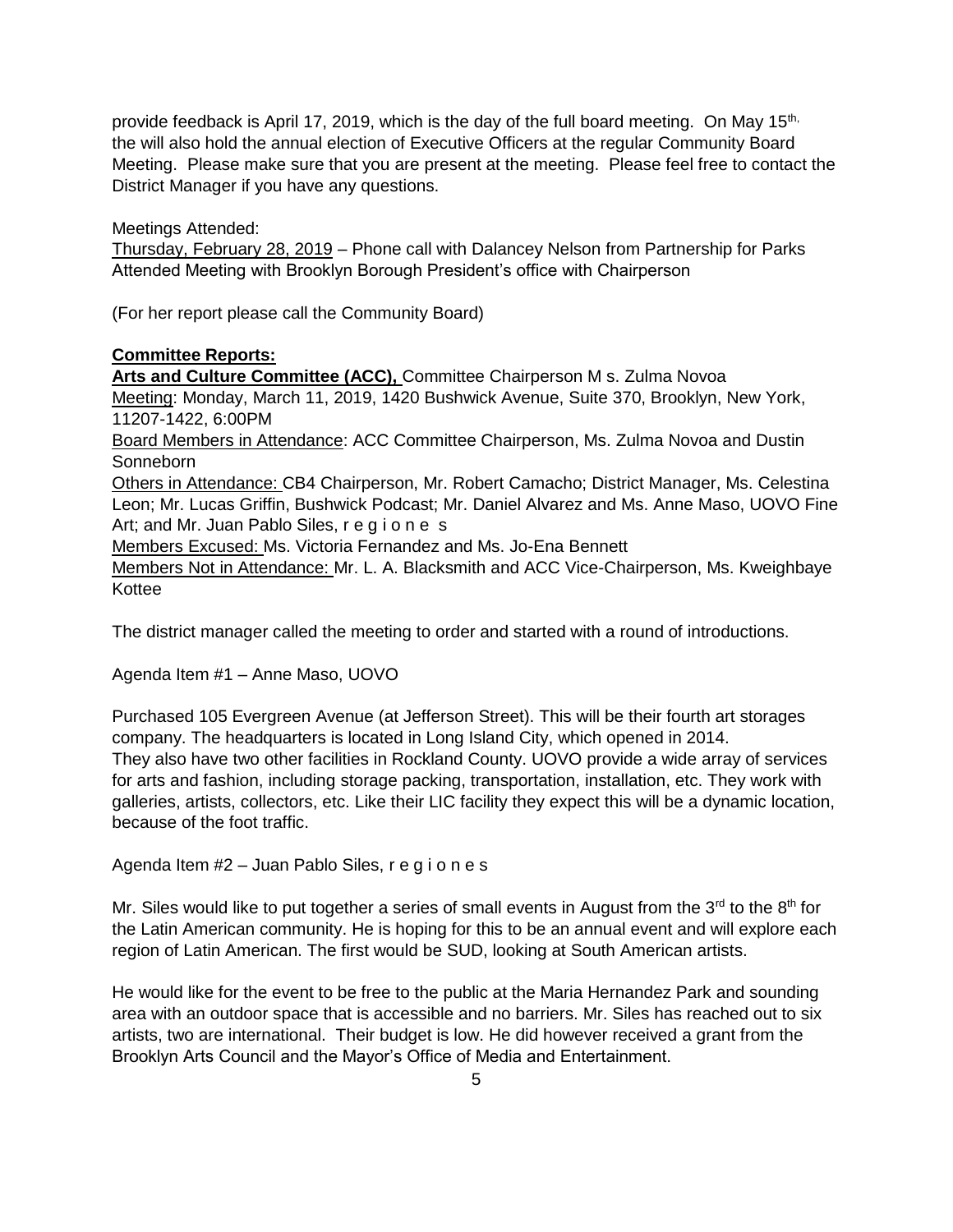He is partnering with El Puente. They will do community outreach that will involve Bushwick residents for a dance peace. Two artists will lead workshops between May and August.

Agenda Item #3 – Lucas Griffin, Bushwick Podcast

Agenda Item #4 – Old Business

Arts and Culture Directory – DM suggested picking an area, part of the neighborhood and visiting/documenting similar to the Economic Development Committee. Z. Novoa – pick quads and extend this to youth. Giving them as part of an internship for schools. DM – we've been talking to the schools. R. Camacho – we've been talking to a lot of schools and visiting them. What we really need is creating art along Broadway. Z. Novoa – what do you mean? R. Camacho – epidemic Myrtle to Gates. I was forming a Broadway Merchants. Now clubs and bars are coming in. Maybe people will come back by us creating murals. The hard thing about Broadway is that across the street is Bed-Stuy.

You will see the difference at night. D. Sonneborn – you have to brighten it up under the tracks. R. Camacho – like what they did on Troutman.

Summer Arts Mixer Time Capsule Project - Monday, June 17<sup>th</sup> – tentative date. It will be discussed further at the next meeting.

Motion to Adjourn: Motion: Ms. Z. Novoa made a motion to adjourn the meeting and it was second by Mr. D. Sonneborn. Adjourned: 7:38pm

**Civic and Religious Committee (CRC),** Committee Chairperson Ms. Elvena Davis, Vice Co-Chair, Mr. Ernest Estime

Meeting: Tuesday, March 12, 2019, 1420 Bushwick Avenue, Suite 370, Brooklyn, New York 11207-1422, 6:00PM Board Members in Attendance: Committee Chairperson, Ms. Elvena Davis

Others in Attendance: CB4 Chairperson, Mr. Robert Camacho; CB4 Community Associate, Sharon Fludd Members Excused: Virgie Jones, Ernest Estime

Members Not in Attendance: Rev. Grace Aytes

Items Discussed:

Ms. Elvena Davis, Committee Chair opened the meeting. Meeting was moved to the second item on the agenda.

- 1) Preliminary Annual Parade and Shape Up Bushwick Planning Discussion
	- A) Parade Route, the same as last years: Weirfield Street/Knickerbocker Avenue to Weirfield Street/Irving Avenue to Hancock Street / Irving Avenue to Hancock Street/ Knickerbocker Avenue to Weirfield Street / Knickerbocker Avenue.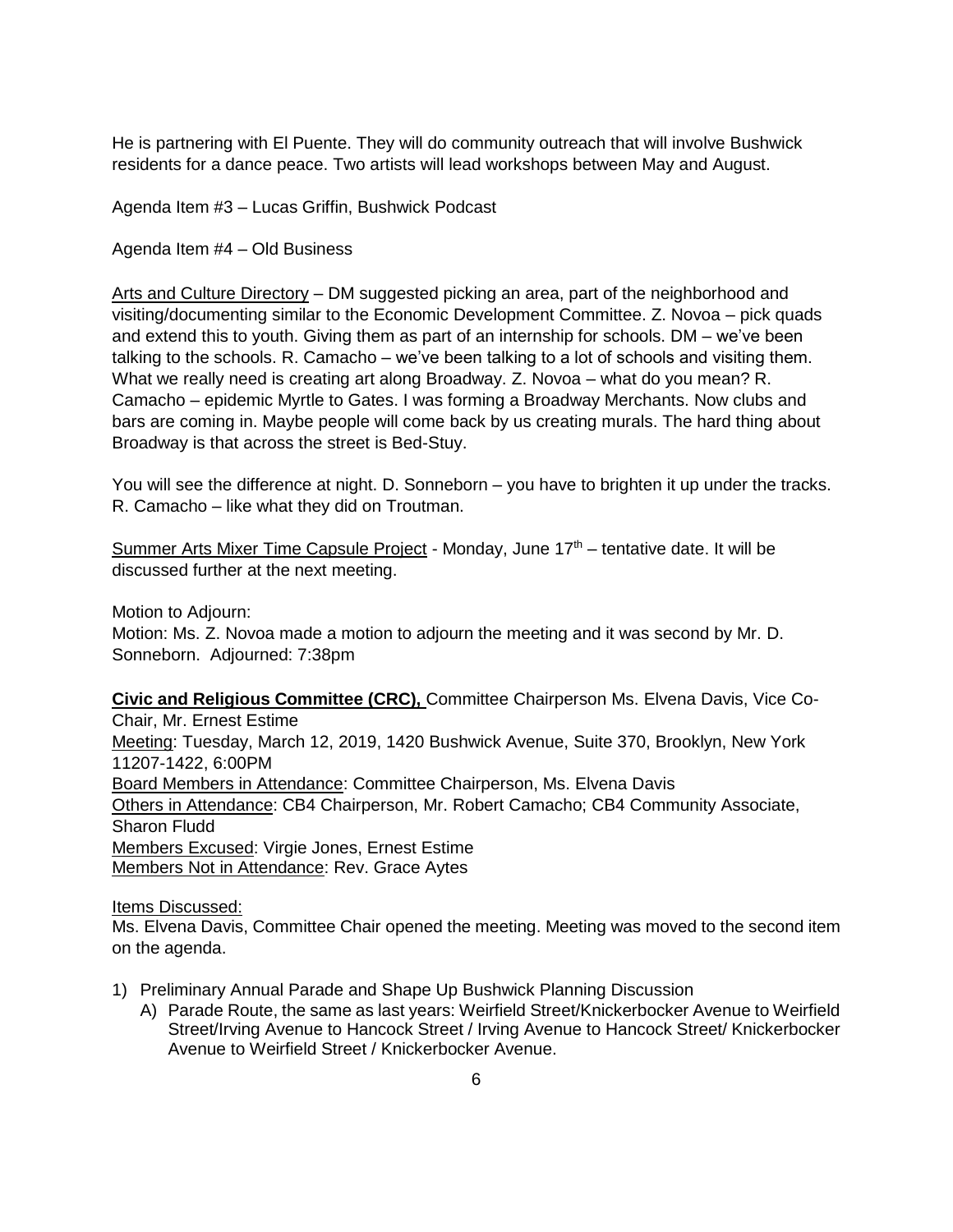- B) Get permit from Parks Department (District Manager will get)
- C) Notify 83<sup>rd</sup> Precinct (The District Manager will confirm with the 83<sup>rd</sup> Pct. If route is approvable)
- D) Honorees: Ms. Julie Dent and Ms. Nadine Whitted
- E) Theme: Spotlight business Healthy living
	- Key Food
	- Bogopá -
	- Pioneer
	- $\bullet$  Fitness Gyms  $-$
	- Date Thursday June 6, 2019
- F) Time: 10am to 3pm.
- G) Colors Green & Yellow
- H) Send letter to Bogopá (District Manager will send letter)
- I) Contact Broadway Stages
- J) Fitness Instructor Needed
- K) Find out what time the sponsors prefer for next meeting 3pm or 6pm.
- L) Bike donation ( CRC Chairperson)
- M) Two portable restrooms needed
- N) Flyer Danny Torres, Swerve Church
- O) NYC Parks PuppetMobile

### New Business:

Elvena will get in touch with the DI at the  $83<sup>rd</sup>$  Pct. regarding when they will have a meeting with applicants who are having a block party this year. Meeting adjourned: 6:45pm

### **Environmental Protection/Transportation/Sanitation Community (EPTS)**, Committee

Chairperson, Mr. Eliseo Ruiz; Committee Chairperson, Mr. Raul Rubio; and Mrs. Nancy Liao, Committee Vice Chairperson

Meeting: Thursday, March 7, 2019, 1420 Bushwick Avenue, Suite 370, Brooklyn, New York 11207-1422, 6:000PM

Members in Attendance: Mr. Raul Rubio, Ms. Jo-Ena Bennet and Ms. Sufia Chowdhry Others in Attendance: CB4 Chairperson, Mr. Robert Camacho; Ms. Sharon Fludd, CB4 Community Associate; Mr. Ron Roth, Consultant; Mr. Pedro Abril and Ms. Rosa Vasquez, Bushwick Car Service, 184 Knickerbocker Avenue.

Members Excused: Ms. Nancy Liao and Mr. Eliseo Ruiz Not in Attendance: Ms. Louisa Chan, Mr. Jose Guzman and Mr. John Scheaffer

### Items Discussed:

1) Mr. Roth discussed his purpose for the consultation:

For resident's and visitor's to view Bushwick as a special place or destination in the Community. Mr. Roth will physically investigate the businesses on Broadway and Bushwick Avenue in hope to increase retail activity.

Ms. Jo-Ena Bennet suggested that Wilson Avenue also be targeted.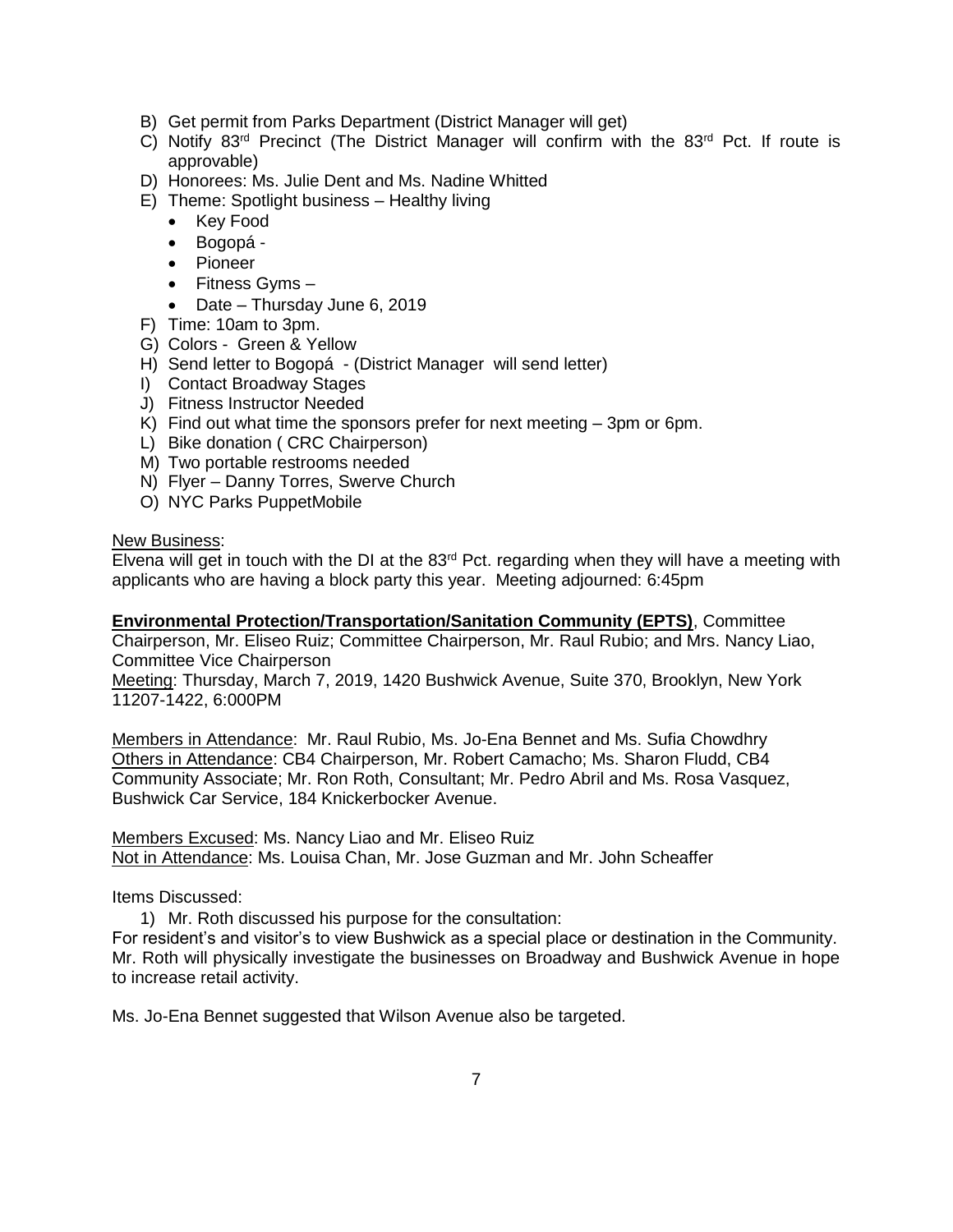Mr. Roth feels that Broadway is uninviting to pedestrians and therefore encourages quick shopping. To get shoppers to linger in the area Mr. Roth suggested that Broadway have trees planted and benches installed throughout the area. He would also suggested that business improve their storefronts.

Mr. Roth Suggests:

 For Bushwick Avenue, he suggests a 6 to 12 inch planter be installed / built in the middle of Bushwick Avenue to divide the direction of the cars. Plants can be planted so that it will make the street more appealing (Example: Eastern Parkway)

Ms. Jo-Ena Bennett: People that have been here for years and to see every bit of territory strip away to be turned into luxury apartments is sad, it would be nice to see some greenery in the community. This will help people to view Bushwick as not a commercial area, but as a community. Ms. Sharon Fludd: Who will take care of the greenery down Bushwick Avenue if they put the planter up? If it is not maintained then that area will not be beautiful.

Knickerbocker, Wyckoff & Myrtle Avenues also need to be investigated.

 Zoning: To investigate ways to take development pressure off Community Board 4's historic and Mid-Block corridors Mr. Roth suggested the board investigate in raising the R6 zoning category (medium size elevator apartment buildings) to a higher residential or mixed-use density along such thoroughfares a Broadway, Knickerbocker, Wyckoff and Myrtle Avenues.

Proposed Solutions (with visuals)

- a) Streetscape elements / plans
- b) Storefront elements to include signage, cornices, framing, materials, lighting, show windows, including Storefront Elevations
- c) Sidewalk Elements
- d) Zoning schematics up zoning

Mr. Roth will provide the board with an approximate 40 page report.

2) Bushwick Car Service, 184 Knickerbocker Avenue, 1<sup>st</sup> Floor: request for a letter of no objection from the community board to renew their license with the NYC Taxi and Limousine Commission.

The Bushwick Car Service has been in the Bushwick Community for over 35 years with no problems.

Recommendations:

- A) EPTS committee approve of give a letter of support/no objection to Bushwick Car Service. The committee will go before the full board with their recommendations. They were invited to the Monthly Community Board meeting on Wednesday, March 20, 2019.
- B) Mr. Rubio stated that Mr. Roth is a consultant and although he would like to submit to the board a 40 page report on what need to be done in Bushwick it will still be the job of the board to find out how his suggestions will be put into effect. It will be the job of the community board to go to the business owners to try to convince them to change their signage, not Mr. Roth. \$4,000 could be spent elsewhere. Mr. Roth's report will just focused on Broadway & Bushwick Avenue.
- C) Wilson Avenue could use more garbage cans.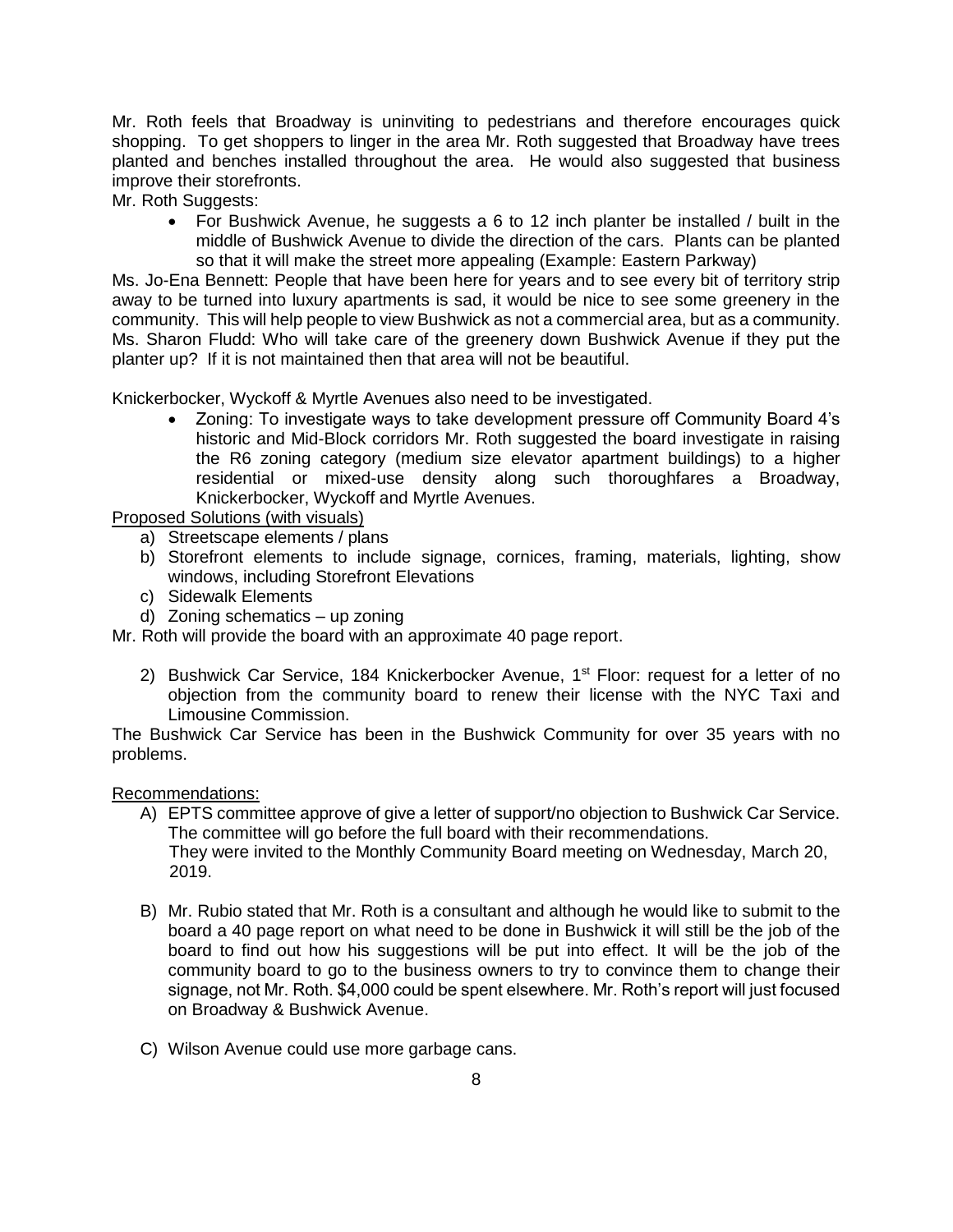Old Business: Sanitation Directory Project:

Mr. Rubio: The purpose is to put together a directory of resources that involves the disposal of garbage, clothing, recyclable electronics, etc. Things that focus around sanitation so that people can recycle items that they no longer want but someone else can benefit from the use of it. This list would then be available on the Community Board's website.

Mr. Rubio will follow up with the Celeste Leon, the District Manager to see how far along she is with the project.

#### New Business:

Raul will speak to the District Manager regarding the rat problem. He would like for the committee to invite National Grid to discuss the rodent problem that occurs when they dig up the streets. Mr. Rubio will update the committee during the next meeting.

The HHHSV previously had a meeting in February regarding the rodent problem in the area. The HHHSV committee will have a Rat Academy in the near future. Ms. Bennett wanted to know why the EPTS committee was not involved or told about it. Ms. Fludd mentioned to her that a set date as to when the event would take place has not been establish yet.

Ms. Bennett suggested that the HHHSV committee invite the EPTS committee when their agenda concerns their committee also.

Meeting adjourned, motion to adjourn meeting was made by Raul Rubio and second by Jo-Ena Bennet. Meeting adjourned at 7:37PM.

**Housing and Land Use Committee Meeting (HLU),** Committee Chairperson, Martha Brown, Joshua Brown, Vice Chair

Members Present: Martha Brown, Joshua Brown, Freddy Fowler, James Wiseman, Jerry Valentin, Anne Guiney, Joey Guzman and Desmonde Monroe

Others in Attendance: Robert Camacho, CB4 Chairperson; Celestina Leon, CB4 District Manager; Edwin Delgado, Resident; Evette Lopez, Office of Assemblywoman Maritza Davila; Sulin Carling, Kerensa Wood, and Sarit Platkin, NYC Department of City Planning; McDavid Moore, NYC Loft Tenants; Gordon Jackson, CORE Services Group; Dione Vega, Yuri Sanchez, and Matt Borden, NYC Department of Homeless Services; Arelis Parache (Principal); Robert Pena Diaz, Mayra Rodriguez-Tower, Gridelda Quiles, Daisy Lopez, and Logan Quiles, PS 123K; Martha Bayona (President), Gloria Teller-Tovar, Community Education Council (CEC) 32; Gregory Louis, Brooklyn Legal Services Corp A, Kofi Thomas, BQLT; Jennifer Gutierrez, Office of Council Member Antonio Reynoso; and Julio Salazar, Office of Congresswoman Nydia Velazquez

Board Members Excused: Louisa Chan

Board Members not in Attendance: Austen Martinez and Julio Salinas

Martha Brown called the meeting to order and began with a quick round of introductions.

Agenda Item #1 Kerensa Wood, Senior Planner, and Sue Lin Carling, NYC Department of City Planning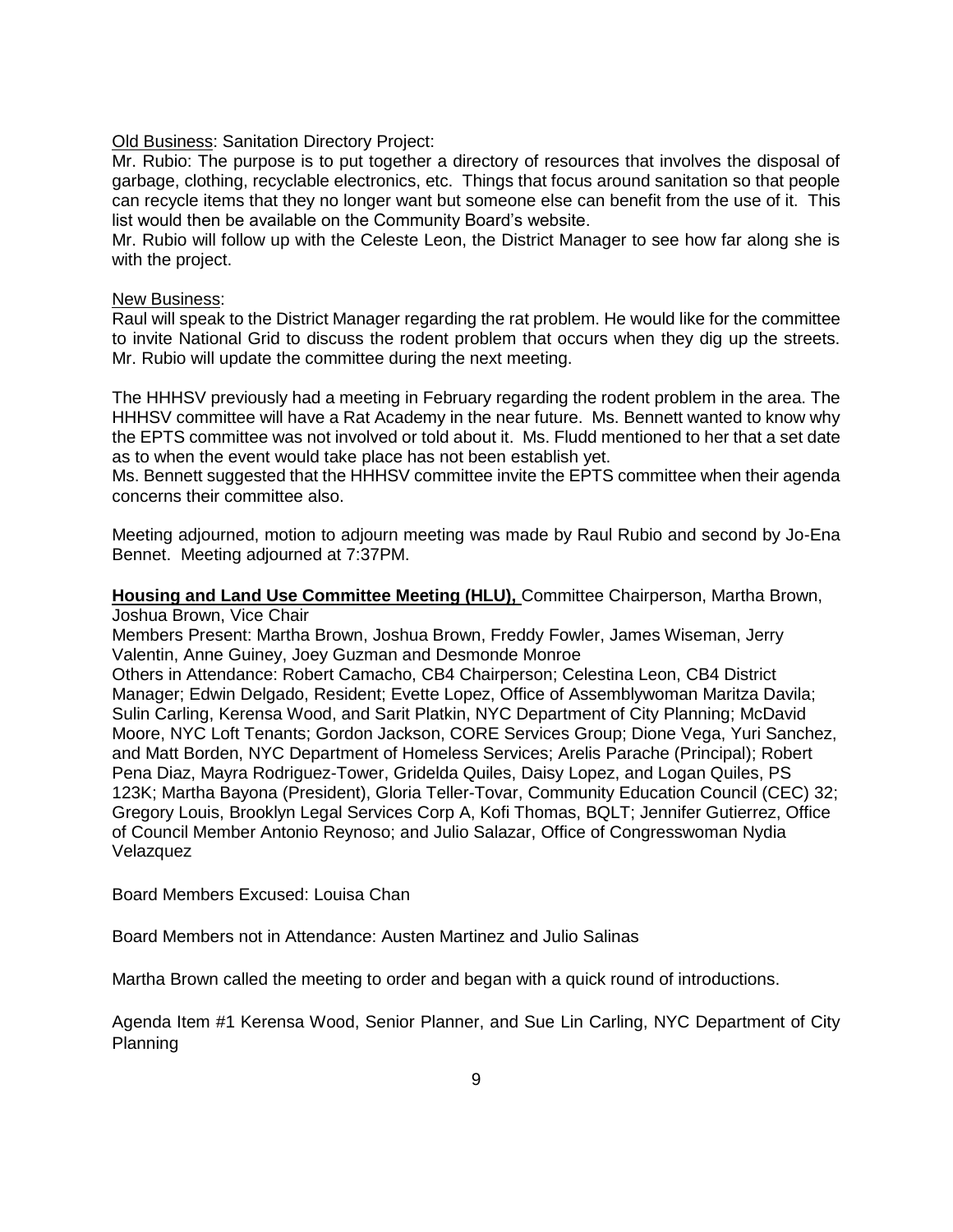Building on other initiatives, DCP launched an in-depth study to grow jobs in the North Brooklyn Industrial Business Zone.

Study Goals

- Update M district zoning to align with needs of today's businesses
- Retain areas for essential industrial/manufacturing sectors
- Create spaces for fast-growing TAMI (technology, advertising, media, information) jobs
- Grow jobs closer to workers and encourage reverse-commutes

M. Brown – we need to prioritize youth. These jobs need to be inclusive of Bushwick residents.

Agenda Item #2 Matt Borden, Assistant Commissioner Government Affairs, and Dione Vega, NYC Department of Social Services, and Gordon Jackson, Core Services Group

Matt Borden – when this admin came over there really wasn't a plan. IT's been a patch work for many years. The quality of providers varied greatly. As we came in to office we tried to figure out a framework for moving forward. We're closing down cluster sites. Going back to the Guliani administration, you had service providers going into apartment buildings. We've closed 1800 cluster systems. We want to close places that are bad and open places that are good. We've increased 6M to over 100M in legal aid. Reduced evictions by 37%. It makes you think that if this work happened sooner, what it would look like now.

Prevented 100,000 from entering the shelter and mirrors those that have left, receiving shelters. Previously shelter vouchers ended. Mayor Bloomberg cut the program in the middle. Last year for the first time we saw those numbers level off and at the same time we're reforming the way we're thinking about shelters. Increased street homeless outreach.

Proud of the work that we're doing and CORE. They opened the first site off of Bergen and York. After a lot of consternation at that site, there has not been a peep. The big difference with opening sites is partnering with the community. Making sure things are safe. Increase staffing to historic levels and on-street work. CORE hires locally. Turn over to CORE.

Gordon – thank you for the kind words. We're looking to house 80 men for this project. When Matt pointed out we opened 1173 Bergen, there were concerns. It's now our second year and there haven't been issues. Looking to bring about 85 jobs at the site. Partnering with 83<sup>rd</sup>. Looking to place seven security guards. Program director, case manager, specialist. Partner with clergy, faith-base, and community partners.

M. Brown – where are these men coming from? Are they ex-offenders? Drug use?

F. Fowler: Are there sex offenders?

Matt: there are no sex offenders it's within 500 ft. of a school.

Gordon: we do an assessment – there won't be sex offenders. Most of the time the clients are employed. There is a 10pm curfew. Matt – we do have some sites that are MICA site. This is not a MICA site. Program Administrator over CORE- in intake clients are screened however they don't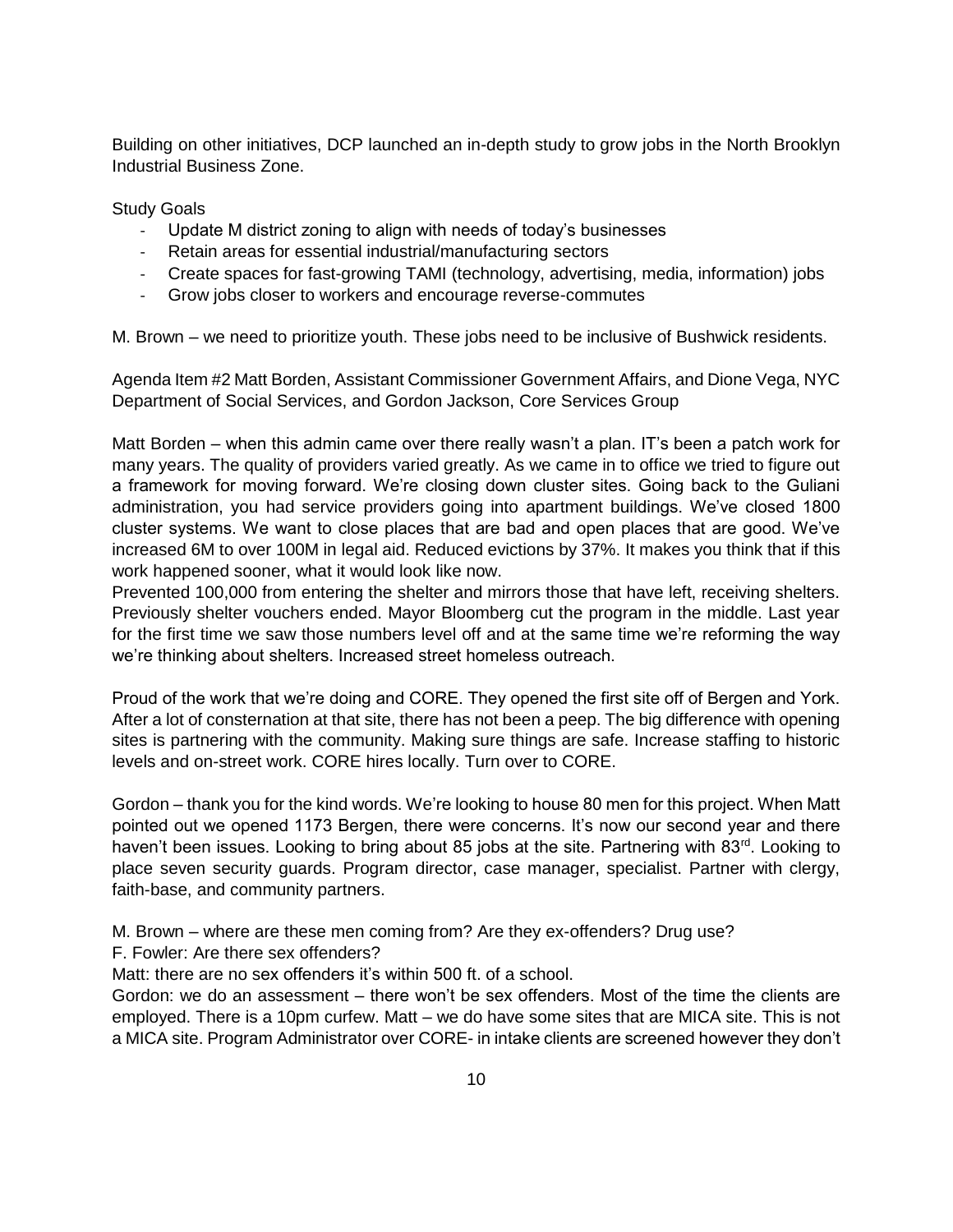always disclose. When this type of omission is discovered, we work to make the appropriate referral.

D. Monroe: are they referred to move on into the community? Gordon: we work to make sure the referrals make sense.

M. Brown: why Bushwick? Why Bushwick, a neighborhood slowly coming back, being chosen and not Park Slope? We have the hospital down the street, the school right there. I'm saying not in my backyard. We've had halfway houses and three-quarter houses.

R. Camacho: I had a call from State Assemblywoman she just found out about this and was not happy.

E. Lopez: I can speak for the Assembly Member. We need permanent housing. We want familyoriented people. We need to put them somewhere and not here. Everyone forgot about the '77 blackout. That's what it's all about: money. They don't want this. There's going to be a fight. People don't want that here. We want permanent live-able housing.

J. Brown: we aren't anti-homeless or people. We want to preserve safety. I believe what Camacho is expressing is that Bushwick has been a dumping ground. In regards to this project, my primary concern is the public's safety.

R. Guzman: that location it's close to the hospital, the school, a park where there are homeless issues already. The safety plan is not enough.

Matt Borden: want to draw a line in the sand. That we're bringing a site with 80 men with lots of different reasons for being homeless. There is a stigma. I live next to the Bedford Atlantic Armory with 400 men.

Gordon: I want to speak about your concerns Mr. Camacho. This is about returning the men to their families. This site is state of the art—it's different. The way we plan staffing. We don't open up sites where we don't hire people from the community. In regards to the concerns about the park, most of them have jobs. We don't create a climate where the clients are sitting around.

D. Monroe: I agree we have to look at this from a human aspect. I think what would make me feel comfortable is if I saw the service plan. When you come and you lay that out. That's a much better argument.

Gordon: I can walk you through.

M. Brown: put board members on the advisory board. There are people that live near the homeless shelter. They have families, property. If this comes in and a property value does down, what is going to happen to them?

Matt and Gordon: that hasn't happened.

M. Brown: we have to ensure that communities are safe.

M. Bayona: CEC 32 President. PS 123 is around the corner. We already have two shelters in the area. We don't need another shelter on the corner. I do understand the need. I am with Camacho. The need is not a shelter. It would be much better to use the site for affordable housing. This is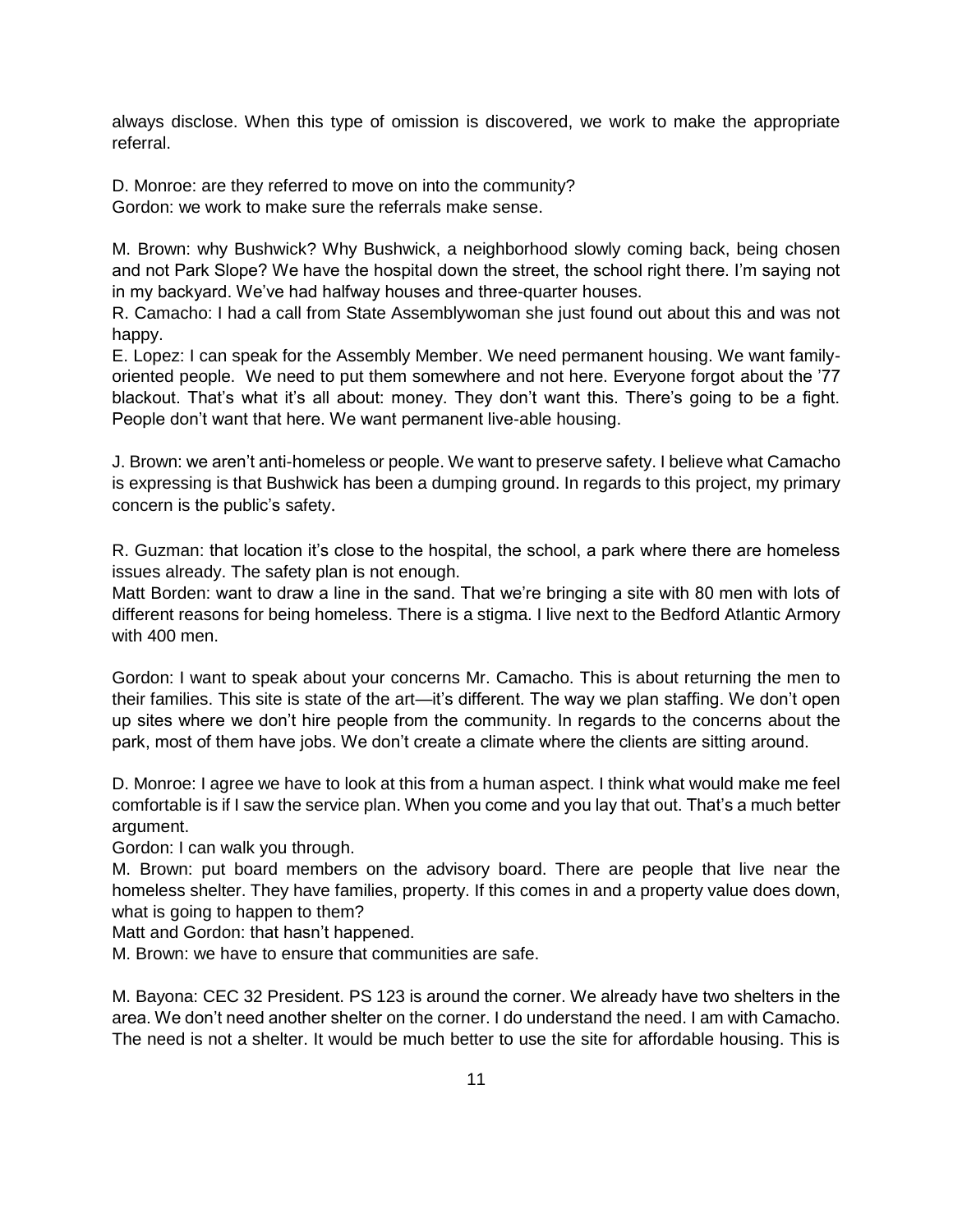near an elementary school. We are opposing the proposal. What will be the timeline? Gordon - Looking to open May/June of 2019. Never had an arrest made because of a complaint against a client. We have been fortunate. They know their responsibility.

PS 123 teacher and resident: I'm not sure that particular site was selected. It still hasn't been answered.

Matt: we have an open-ended RFP process. Service providers bring the sites to us and offers a good proposal. It's rated and then moved forward. This site would work closely with the school. There are lots of things that we feel we can do. I don't want people to feel afraid of the people living in the shelter. What we're talking about is having an assessment and seeing their needs.

R. Guzman: I understand the difference in shelters. There are shelters for employed individuals? Why not making it a working space for the homeless?

Matt: these aren't criminals staying here.

DSS Program Admin; it is for working men.

Gordon: you will get to know the staff. We're going to know the people at the school, the bus stop. We also want to hear the positive things about clients. We have done so much on Bergen.

M. Brown: in this shelter do they have their own cooking facility? Gordon: we prepare the meals off-site. Food is a big piece of the CORE model. M. Brown: educational resources? Gordon: everything is state of the art.

Principal PS 123: Our biggest concern is the threat to the students. The service plan is important for the parents to hear. I looked into the statistics however for us to be educated we have to know what is going to be there. They mentioned the park, there are a lot of homeless men. When can you have this conversation with the school? Gordon: as soon as possible.

Evette Lopez: quickly share a remark on behalf of the Assemblywoman. She is awaiting a larger conversation with the community. She understands there is a housing crisis and a need for services. At this time, she is opposed to this proposal.

Julio: from Congresswoman Velazquez's office, to summarize some of what we've heard. This is going to happen this May. How realistic is speaking to the community moving forward? We've had other incidents that have nothing to do with service providers. For the member who has been working with stakeholders across the district.

Matt: those aren't DHS sites. That's actually a misnomer. When was the school informed? School reps: we were not. Found out yesterday. Where are the Bushwick kids being placed over 30% in shelters? Dialogue is key.

### Agenda Item # 3 Old Business

### CB4 Responsible Development Policy: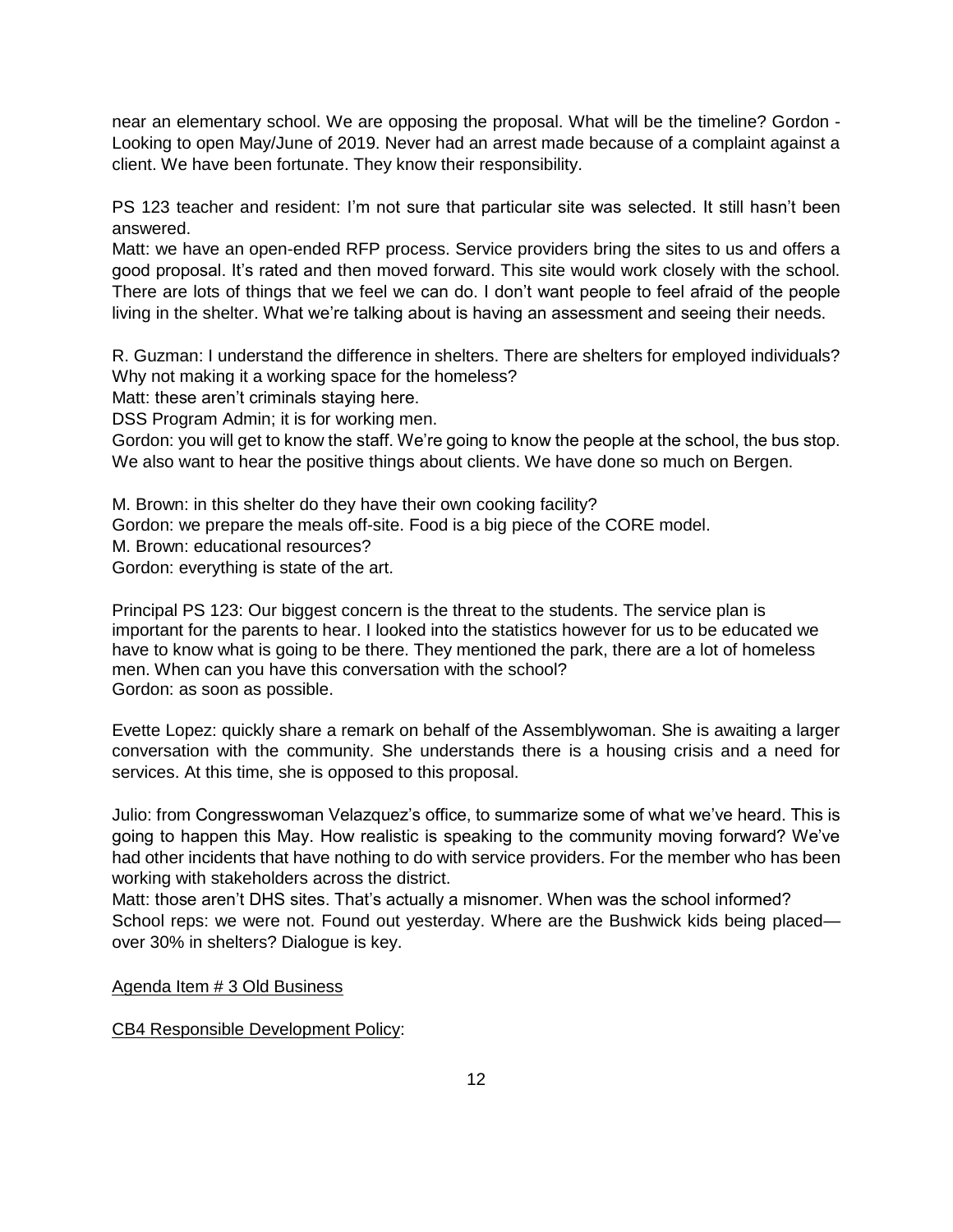A Guiney – happy to pull out some top tier items. And, Tiera, she worked on

R. Guzman – way to set a baseline don't want the bottom feeders. J. Wiseman – this is a preference. If you're ranking those things the first you want is affordable unit. Would you commit to prevailing wage for the people that will service the building once it's created? That's at least somebody that has a job.

D. Monroe – what triggers compliance NICAP, Section 3 – let them know what triggers that. J. Wiseman – you could opt into even though you might not be required to. Chris, ANHD – target local-hire

J. Wiseman – what the office put together for liquor license there is a checklist. I found that helpful. There is a group of people that will fill that out, even if they don't come to the meeting. Deviate from the checklist, we can monitor that. M. Brown – we have to add a Good Neighbor Policy. You have the contractors destroy the wall, cornice, affecting

R. Guzman – wonder two things related to the LPC. If this is a building in the area, we can ask for the building to be in context.

Community Outreach – I'm thinking about Wyckoff and DeKalb

Tiera M. – I encourage everyone to look at our report. It was me and seven other colleagues. They are really trying to build a certification for developers – promoting equity. Happy to present – wrote the framework. What classifies as designated space?

Resource Event for local Churches: the district manager shared that she is working with the Mayor's office and the Civic & Religious Committee to coordinate the event. I will likely be held in the spring. More details will be available soon.

#### Agenda Item #4 New Business

Bill pending before the Assembly and Senate – speaking to what the community has identified. Biggest concern about what it would mean for businesses. Bill affects the entire N BK Business Zone. There is a desire to fast track the legislation. The loft tenants are facing eviction. Fast attempt to move the legislation. A letter has been sent to Senator Salazar to slow down the process. The concern is displacement. Threatened by the potential threat change. An estimated 3,000 lofts created.

Member, NYC Loft Tenants – building converted 1998. Own a business that rents in the IBZ. Loft tenants are manufacturers and makers. Not trying to stop manufacturing. If 20,000 job exist today, that won't be affected by the law passing. Time period for passing (qualifying). Have to abide the regulations by any qualified building. Items put in by the real estate lobby. Loft tenants are neighbors, affordable housing people. Building sold 58M dollars. About 48 tenants left – square footage issue for some. Amended to 400 square feet rent-stabilized affordable housing. Moved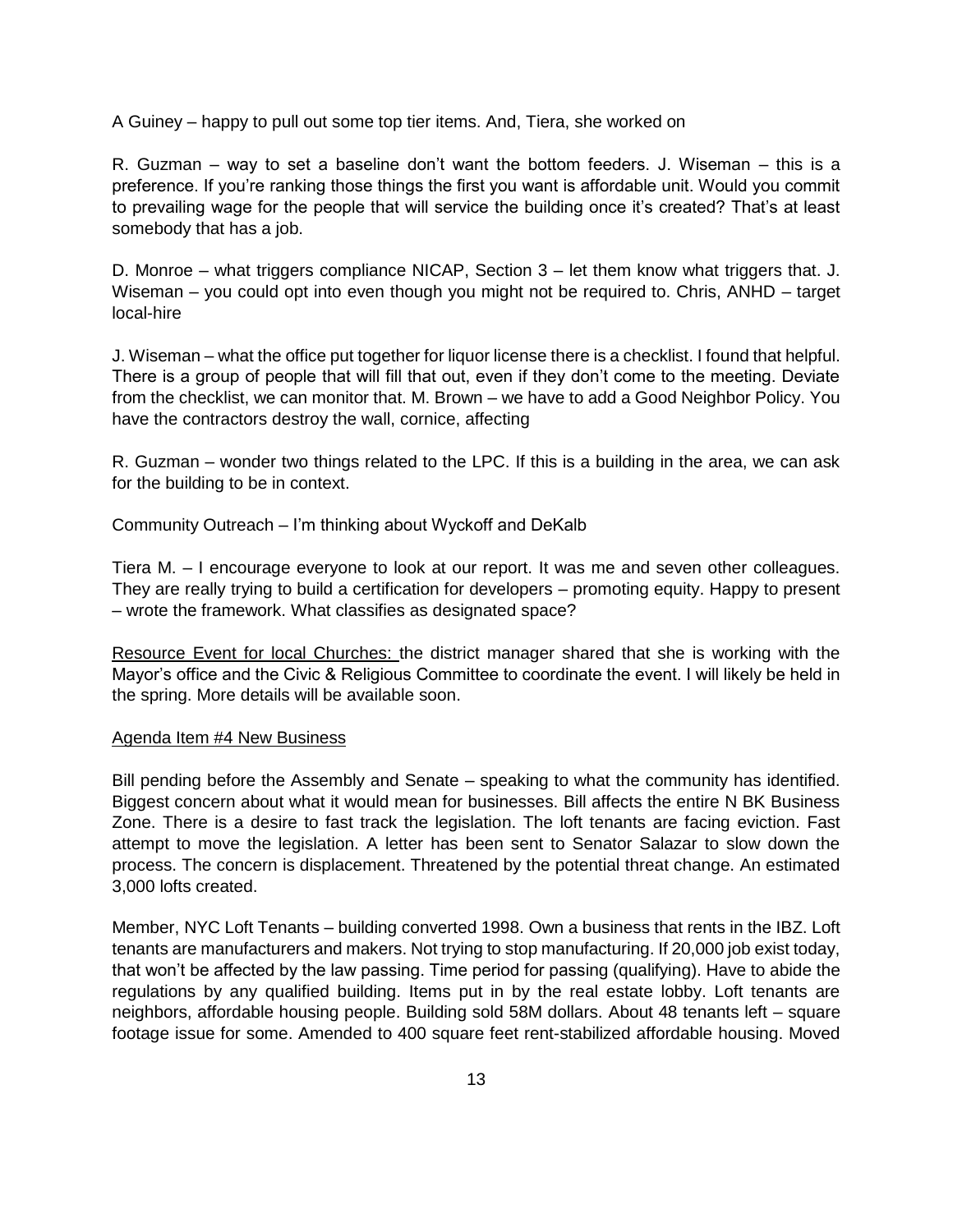into these spaces knowing what was across the street. I've been in mine for twelve some of my neighbors twenty. Don't complain about the truck deliveries.

Motion to adjourn was made by M. Brown and second by R. Camacho. Adjourned: 7:52pm

This report is informational for a copy of the report please contact the community board's office at 718-628-8400.

**Parks and Recreation Committee Meeting, (PRC)** Committee Chairperson, Annette Spellen Meeting: Thursday, March 14, 2019, 6:00PM, 1420 Bushwick Avenue, Suite 370, Brooklyn, NY 11207-1422

Board Members in Attendance: Mr. Austen Martinez – PRC Vice-Chairperson, Barbara Jackson, Carlos Feliciano, Gladys Puglla

Others in Attendance: Ms. Celestina Leon, CB4 District Manager, Charlie Reynoso – NYRP, Kofi Thomas – BQLT, Gricel Garcia – Real Guadalupe, Eric Silver – Resident, Carlos Feliciano – Quebradillas (President), Kenneth Williams – NYC Parks Green Thumb, Rich Williams – NYC Parks (District 4 Park Manager), PlaySoccer2Give, Super Kids Soccer

Board Members Excused**:** Robert Camacho, CB4 Chairperson, Annette Spellen, PRC **Chairperson** 

Not in Attendance: Felix A. Ceballos, Egaudy Gomez, Jose R. Guzman, Nancy Liao, Eliseo Ruiz

Items Discussed:

1) Spring 2019 Sports League Permits

Mr. Austen Martinez: The leagues must work with us. The permit allows you to play soccer and baseball. Vendors are not allowed to see in the park. If vendors are present, please ask them to leave the field or call the police.

Leagues must provide their own garbage bags to clean the park after they leave.

Mr. Carlos Feliciano, Quebradillas: We should not have to clean the park when it is other people that leave their garbage.

Mr. Martinez: Take a picture of the park when you come and leave. The time will appear on the picture that way we will know who is leaving the park dirty.

Real Guadalupe: There is always a problem with people urinating. There's always a smell on both sides of the park and it is like that when we arrive to play.

Rich, Park Manager – Right now the park is being serviced once a day. I'm expecting to have someone in the park regularly in this week. That's the least of the issues there. I'm having an issue with teenagers hanging out in the bathrooms. I've been trying to work with the precinct to let them know that it's an ongoing issue. I'm afraid someone is going to get hurt.

Agenda Item #2 Charlie Reynoso, NYRP

Introduction – Attended a meeting at the Community Board's office approximately one month ago regarding redesigning Aberdeen Garden. **Suggestions** 

14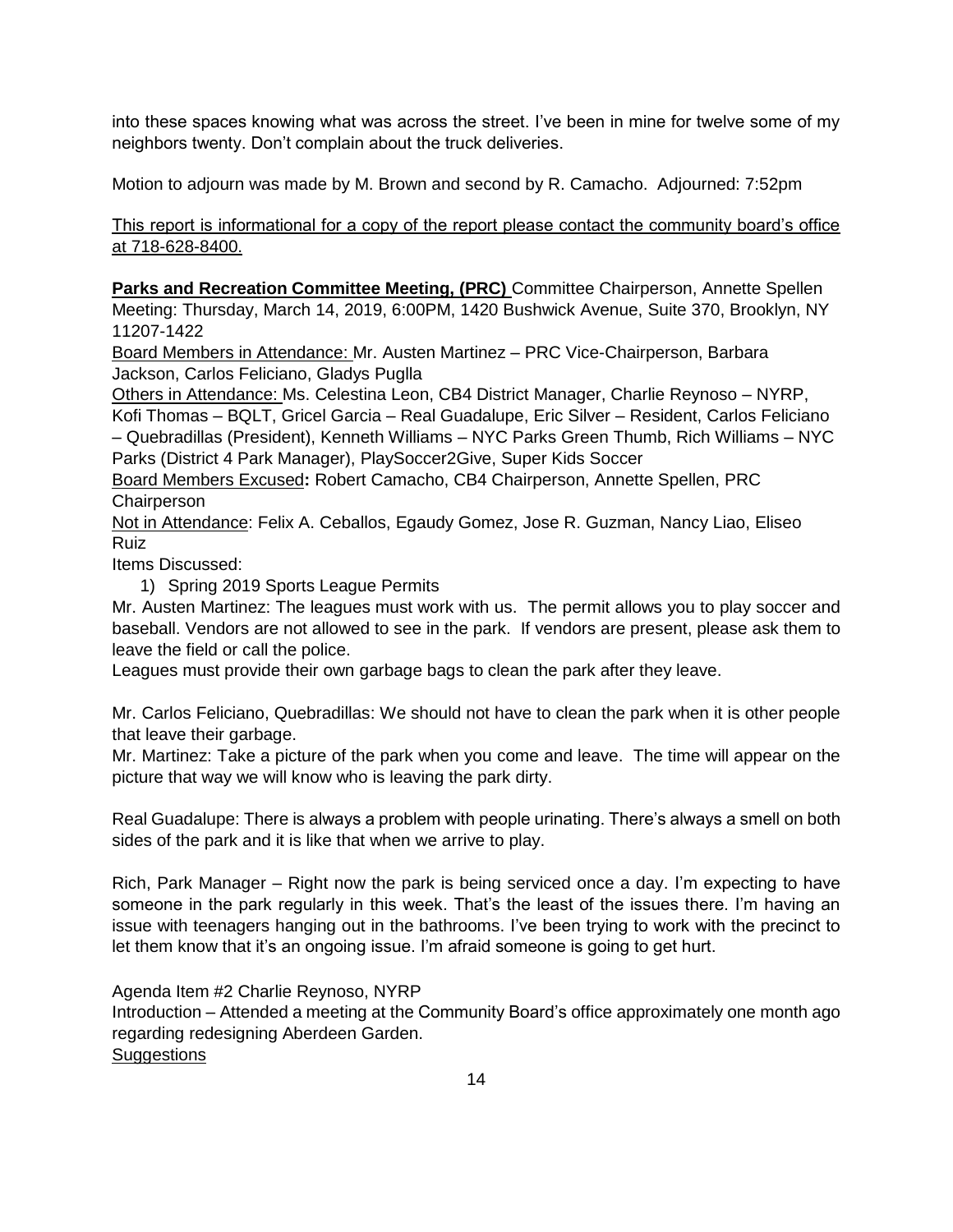A rain garden, an area for parking, a tree grove, etc. BK Rot was invited to the first meeting and they think they will be a great partner.

### Announcement:

Mr. Feliciano announced the Quebadillas league's new 3 to 4 year old tee ball, supporting the St. Jude's Children Hospital.

This report is informational, please contact the CB for more information regarding this committee's meeting.

Motion to adjourn meeting was made by Barbara Jackson and second by Austen Martinez.

All in favor members present were in favor. Adjourned: 7:25pm

**Recommendations**: EPT: Letter of no objection. Business has been in the community for many years with no problems. The full board voted the approval for the letter of no objections.

HLU – proposal for the shelter at 97 Wyckoff Avenue. Mr. Robert Camacho made a motion to say no to the men shelter but yes to the stipulation of ta family living shelter or senior women shelter. The motion was second by Ms. Victoria Fernandez. Motion moved.

One board member as per the board by-laws to be removed 3 or more unexcused absences along with the protocol that the board member will receive a certified mail letter from the CB stated that they will not be removed if they attend the next Community Board meeting. A follow up phone call was also made to find out what their intentions are. Ms. Eva Rodriguez who has not attended a meeting since the start of the meeting year.

A motion was made to remove from the board by Martha Brown and second by Mr. Camacho. All members were in favor.

# **Announcements:**

Apply Online! Join the 2020 Census Team! [www.2020census.gov/jobs](http://www.2020census.gov/jobs) ; 1-855-562-2020 Federal Relay Service: 800-877-8339 TTY / ASCII [\(www.gsa.gov/fedrelay\)](http://www.gsa.gov/fedrelay)

The Federal Relay Service provides telecommunications services to allow individuals who are deaf, hard of hearing, and /or have speech disabilities to conduct official business with and within the federal government. The U.S. Census Bureau is an Equal Opportunity Employer. Excellent Pay, Flexible Hours, Paid Training and Temporary Positions

Grow Brooklyn: IRS-Certified Volunteers Providing FREE TAX PREPARATION & FILING Call for an appointment: 1-347-682-5605

Brooklyn Borough Hall, 2019 Joralemon Street, Brooklyn, NY 11201 – Monday 12pm to 7pm

Tuesday & Wednesday 10am to 2pm

Brooklyn Coop RCU, 315 Grove Street, Brooklyn, NY 11237 –

 Monday & Wednesday's 6pm to 8pm Saturday and Sunday's 10am to 4pm